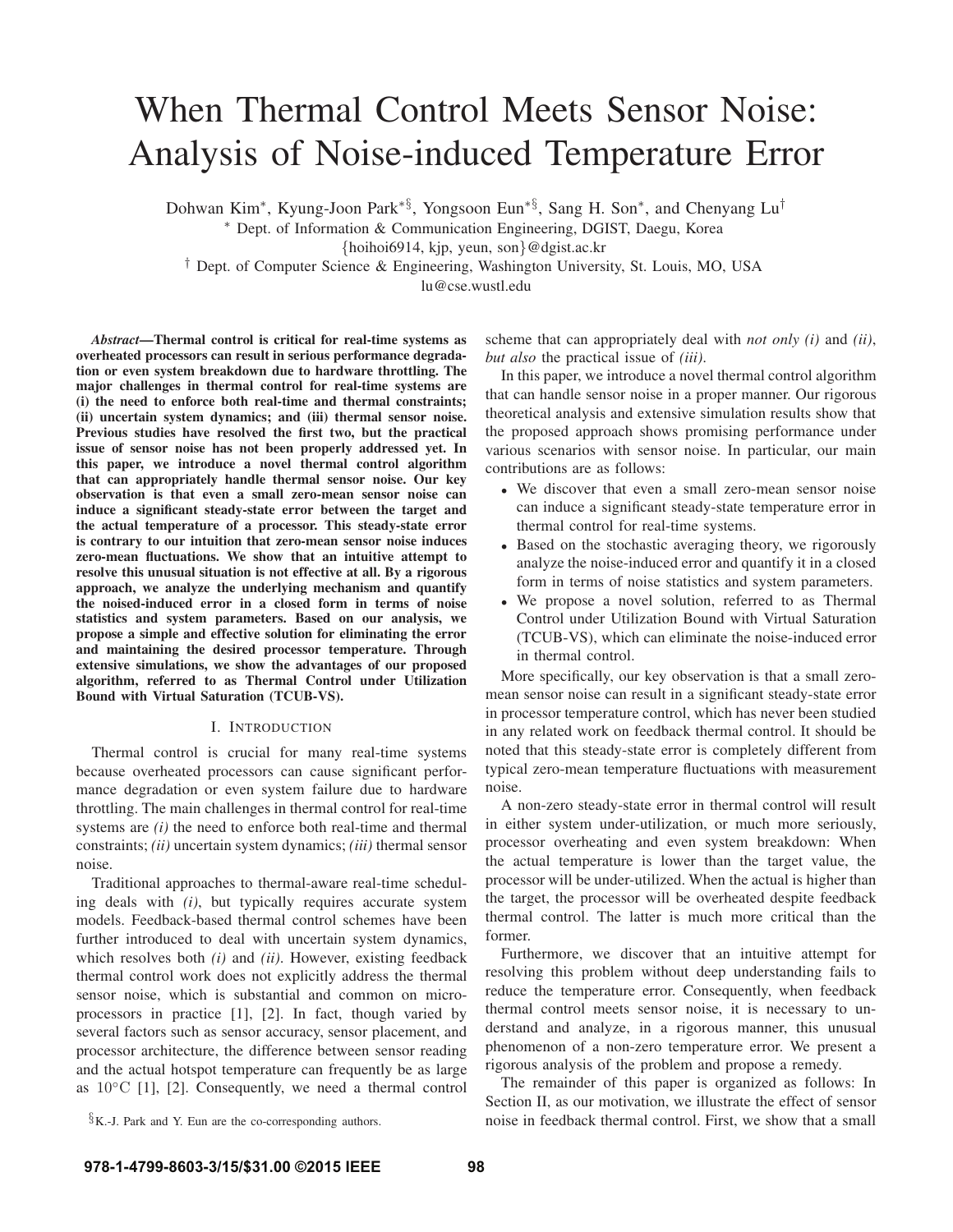

Fig. 1. Noise-induced error in feedback thermal control.

sensor noise can induce a significant error in processor temperature. Then, we demonstrate that an intuitive attempt to resolve the situation is not effective at all. We describe the system models in Section III. Section IV gives a rigorous analysis of the noise-induced error based on the stochastic averaging theory. Then, we quantify the error as a closed-form function of noise statistics and system parameters. In Section V, we introduce our solution, TCUB-VS, which can remove the noise-induced error. We evaluate the performance of TCUB-VS in Section VI. We give related work in Section VII. Our conclusion follows in Section VIII.

#### II. MOTIVATION: WHY SENSOR NOISE MATTERS?

In this section, we show that random sensor noise can significantly degrade thermal control performance.

Consider the thermal feedback control of [3] where utilization level is controlled based on CPU temperature feedback in order to prevent processor overheating. This method is referred to as TCUB [3]. Figure 1(a) shows the CPU temperature from numerically simulating TCUB system when temperature sensor noise is not present. Clearly, the desired CPU temperature of  $65^{\circ}$ C is achieved. Figure 1(b) shows the control performance when zero-mean Gaussian sensor noise with variance of 1 exists in the system.<sup>1</sup> The CPU temperature deviates from 65◦C and fluctuates around 69◦C, which implies CPU overheating that is critical in most applications.

As it turns out, the phenomenon is not due to the particular form of TCUB [3]. In fact, it takes place in any thermal control systems that achieve the target when there is no measurement noise. Detailed explanation will be given in Section IV.

It should be pointed out that this CPU temperature *bias* created by *zero-mean* sensor noise does not seem intuitively straightforward. Typically, control system outputs show zeromean fluctuations when zero-mean sensor noise exists in the feedback measurement. Furthermore, the scenario considered in the following only emphasizes the counter-intuitive nature of the phenomenon: In response to the CPU temperature exceeding the desired value by 4◦C, one may decide to lower the setpoint, from 65◦C to 61◦C, in an attempt to lower the CPU temperature. The result of such an attempt is shown in

<sup>1</sup>Noise level with variance of 1 is a mild condition in practice [1], [2]. Details of the simulation environment can be found in Section VI.

Fig. 1(c). The CPU temperature does not decrease as much as one would expect, and still exceeds the setpoint by more than 7◦C. This is a clear indication that an intuitive approach to remedy the situation does not work at all.

Thus, it is necessary to understand the mechanism underlying this counter-intuitive behavior in order to alleviate thermal control degradation due to sensor noise that leads to CPU overheating. In the subsequent sections, we analyze the phenomenon by modeling the thermal control systems, provide explanation and closed-form formula that predicts the level of temperature bias induced by measurement noise, and propose a solution that eliminates noise-induced temperature error.

## III. SYSTEM MODEL AND DESCRIPTION

## *A. CPU Thermal Dynamics*

We adopt the system models in [3], which is introduced here for completeness. For the thermal dynamics of the processor, the well-known thermal RC model is used as follows [4], [5]:

$$
\frac{dT(t)}{dt} = -\frac{1}{R_{\rm th}C_{\rm th}} (T(t) - T_0) + \frac{1}{C_{\rm th}} P(t),
$$

where  $T(t)$  is the temperature of the processor,  $T_0$  is ambient temperature,  $P(t)$  is the actual power consumed by the processor,  $C_{\text{th}}$  is heat capacity and  $R_{\text{th}}$  is heat resistance.

## *B. Overview of TCUB*

The primary design objectives for feedback thermal control are two folds: *(i)* to prevent processor overheating, and *(ii)* to maintain desired real-time system performance. In order to overcome various uncertainties in real-time systems, feedback thermal control dynamically adjusts the processor temperature so that it matches the setpoint  $T_R$ , which is specified by system requirement. In order to achieve these objectives, TCUB has been proposed based on feedback control theory [3].

The overall structure of TCUB is described in Fig. 2. TCUB has two control loops that run at different time scales. The outer loop is responsible for thermal control while the inner loop for utilization control. Since temperature dynamics is much slower than the processor utilization dynamics, it is sufficient that the outer loop runs at a lower sampling rate compared to the inner loop. At the end of the  $k$ -th sampling period of the outer loop, based on the measured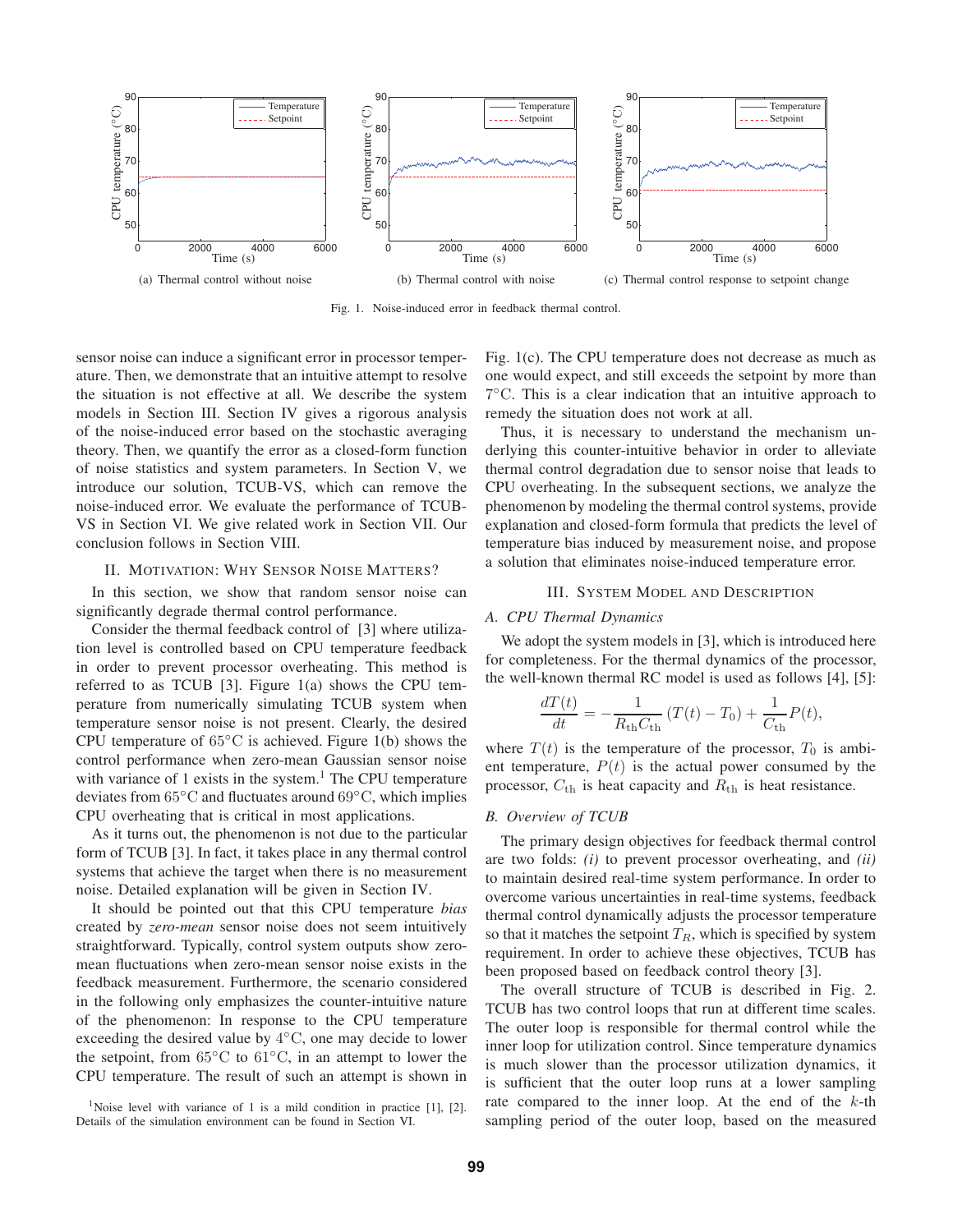

Fig. 2. Overall structure of TCUB.

temperature  $T(k)$  by the thermal sensor, the thermal controller calculates the utilization setpoint  $U_s(k)$  for the utilization controller of the inner loop. The role of the inner-loop utilization controller is to tune the task rates  $r_i$ 's so that the actual processor utilization converges to the setpoint  $U_s(k)$ given by the thermal controller. The setpoint and the minimum and maximum utilization bounds are provided to the thermal controller at the design phase, which are denoted by  $T_R$ ,  $U_{\text{min}}$ , and  $U_{\text{max}}$ , respectively.

## *C. Thermal Control System Model*

Figure 3 shows the block diagram representation of TCUB feedback thermal control system [3], where  $K(z)$ ,  $G(z)$ , and  $H(z)$  denote the PI controller, the anti-windup controller, and the transfer function between the processor utilization and the CPU temperature, respectively. The upper and lower bounds of the CPU utilization in TCUB is denoted by the saturation block  $\text{sat}_{\alpha}^{\beta}(u)$  with the following definition:

$$
\mathrm{sat}^{\beta}_{\alpha}(u)=\left\{\begin{array}{ll}\beta,&u>\beta\\\ u,&\alpha\leq u\leq\beta\\\alpha,&u<\alpha.\end{array}\right.
$$

The signals  $\Delta T(k)$ ,  $\Delta T_R$ ,  $U(k)$ ,  $U_s(k)$ , are, respectively, CPU temperature linearized with respect to a reference point, CPU temperature setpoint, utilization command before and after the saturation bounds. The signal  $v(k)$  is the difference between  $U(k)$  and  $U_s(k)$  that is used as an input to the antiwindup controller  $G(z)$ .

The maximum utilization bound  $U_{\text{max}}$  is determined by the schedulability region within which it is feasible to meet the deadlines of the real-time tasks considered. The lower bound  $U_{\text{min}}$  can be defined as the sum of the product of each minimum achievable task execution time with the corresponding minimum allowable task rate.

The thermal controller needs to regulate the temperature of the processor to track  $\Delta T_R$  by its output  $U_s(k)$  under the utilization bounds. Let  $T(k)$  be the temperature of the processor in the k-th sampling period. Then, from [3], we use  $T_0 + T_{idle}$ as a reference point to define  $\Delta T(k) = T(k) - (T_0 + T_{idle})$ , where  $T_0$  is the ambient temperature and  $T_{\text{idle}}$  is the idle temperature determined by  $T_{idle} = R_{th}P_{idle}$  with  $P_{idle}$  being the power consumption when the processor is idle and  $R_{\text{th}}$ being the heat capacity.



Fig. 3. Detailed view of the thermal control system with measurement noise.

The transfer function  $H(z)$  in Fig. 3 is

$$
H(z) = \frac{\Gamma}{z - \Phi},
$$

where  $\Phi = \exp(-T_s/(R_{\text{th}}C_{\text{th}}))$  with  $T_s$  being the sampling interval of the control and  $\Gamma = (G_p P_a - P_{idle})R_{th}(1-\Phi)$  with  $G_p$  being the ratio between the actual active power at run time and the estimated active power  $P_a$ . The transfer function  $K(z)$ is a PI controller and given by

$$
K(z) = K_p + K \frac{z - b}{z - 1},
$$

where  $K = K_i T_s (1 + \frac{w_I T_s}{2})$  and  $b = \frac{2 - w_I T_s}{2 + w_I T_s}$  [3], [6]. The constant  $K_p$ ,  $K_i$ , and  $w_I$  are control gains from continuous dynamics. The anti-windup controller  $G(z)$  is selected to be identical to  $H(z)$ .

## IV. ANALYSIS OF A THERMAL CONTROLLER WITH SENSOR NOISE

In this section, we analyze the effect of sensor noise on feedback thermal control and provide explanation of the phenomenon presented in Section II.

It turns out that control performance degradation in the form of bias due to zero-mean sensor noise has recently been discovered and analyzed in automatic control systems community [7]. This phenomenon is referred to as Noise Induced Tracking Error (NITE). However, the analysis in [7] is limited to the systems described in continuous time. Here, we extend the work of [7] to the feedback thermal control system in discrete time.

Figure 3 shows the thermal control system with measurement noise process *n*. We assume  $n(k)$  is a zero-mean wide-sense-stationary white Gaussian process with standard deviation of  $\sigma_n$ <sup>2</sup>. The system in Fig. 3 can be written in the state-space form as follows:

$$
\Delta T(k+1) = \Phi \Delta T(k) + \Gamma \mathrm{sat}_{\alpha}^{\beta}(U(k)),\tag{1}
$$

$$
y(k) = \Delta T(k) + n(k),\tag{2}
$$

where  $\alpha = U_{\text{min}}$ ,  $\beta = U_{\text{max}}$ , and  $y(k)$  denotes the temperature sensor output with measurement noise. In a similar

<sup>&</sup>lt;sup>2</sup>Our result can be easily extended to any non-Gaussian random noise.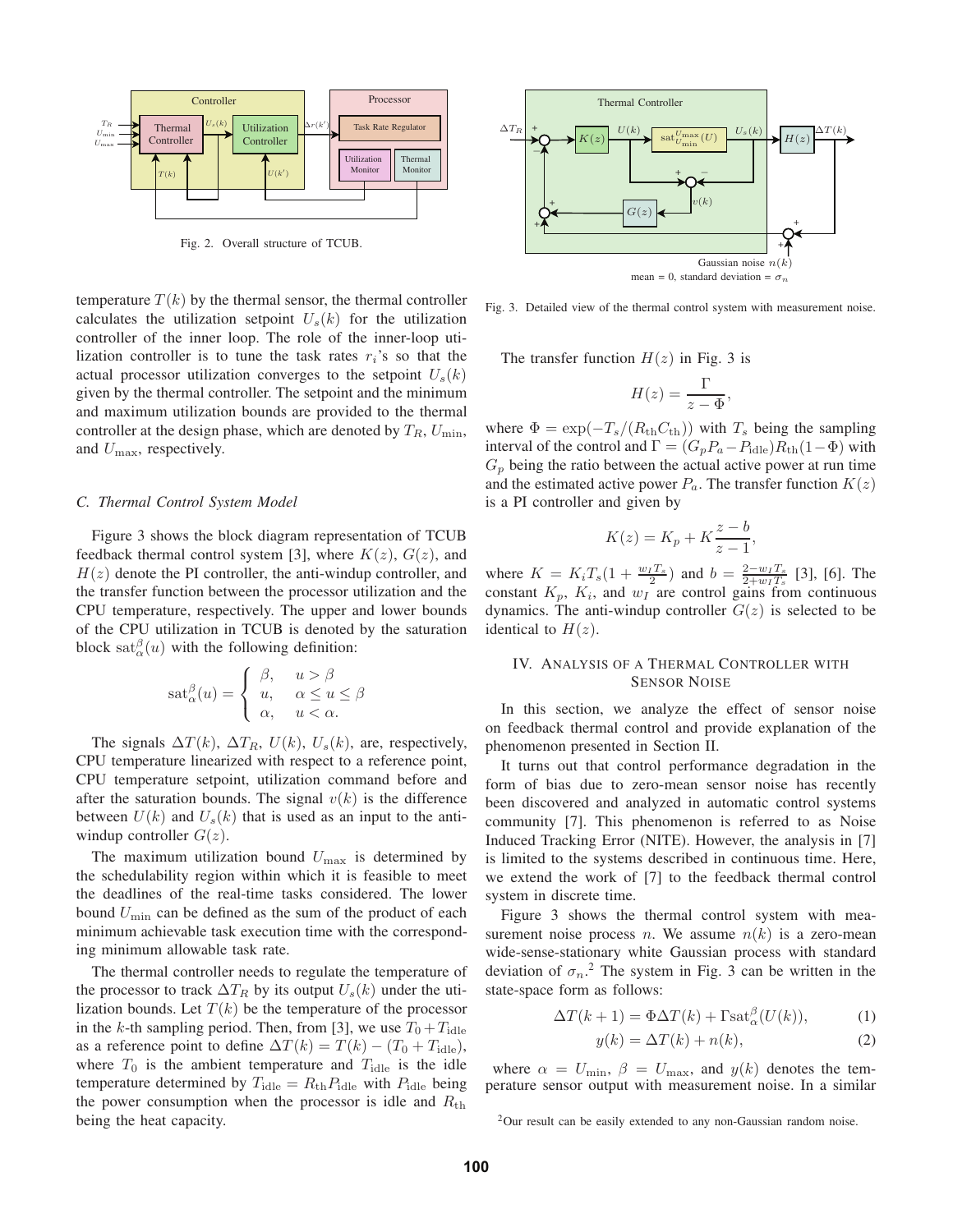manner, the dynamics for  $G(z)$  can be written as

$$
x(k+1) = \Phi x(k) + \Gamma \left[ U(k) - \operatorname{sat}^{\beta}_{\alpha}(U(k)) \right],\tag{3}
$$

where  $x(k)$  denotes the state of the anti-windup controller. In order to include the case when  $G(z) \neq H(z)$  in the analysis we modify (3) to a more general form of

$$
x(k+1) = \Phi_{\text{AW}} + \Gamma_{\text{AW}} \left( U(k) - \text{sat}_{\alpha}^{\beta} \left( U(k) \right) \right), \quad (4)
$$

where  $\Phi_{AW}$  and  $\Gamma_{AW}$  are parameters of anti-windup not necessarily same as plant parameters  $\Phi$  and  $\Gamma$ . In the subsequent analysis we use (4) as the dynamics of anti-windup instead of (3).

The PI controller dynamics is given as

$$
w(k + 1) = w(k) + K(1 - b)(\Delta T_R - y(k) - x(k))
$$
 (5)

$$
U(k) = w(k) + (K_p + K)(\Delta T_R - y(k) - x(k)),
$$
 (6)

where  $w(k)$  is the state of the PI controller.

According to the averaging theory in discrete time [8], for sufficiently small sampling time  $T_s$ , the solution  $\Delta T(k)$  of the system of equations (1)–(6) is approximated by the solution  $\Delta T(k)$  of the following system:

$$
\Delta \bar{T}(k+1) = \Phi \Delta \bar{T}(k) + \Gamma h_{\alpha}^{\beta}(\bar{U}(k); \kappa \sigma_n), \tag{7}
$$

$$
\bar{x}(k+1) = \Phi_{\text{AW}}\bar{x}(k) + \Gamma_{\text{AW}}\left[\bar{U}(k) - h_{\alpha}^{\beta}(\bar{U}(k); \kappa \sigma_n)\right],\tag{8}
$$

$$
\bar{w}(k+1) = \bar{w}(k) + K(1-b)(\Delta T_R - \Delta \bar{T}(k) - \bar{x}(k))
$$
\n(9)

$$
\bar{U}(k) = \bar{w}(k) + \kappa(\Delta T_R - \Delta \bar{T}(k) - \bar{x}(k)),\tag{10}
$$

where  $\kappa = K_p + K$  and the function  $h^{\beta}_{\alpha}(u; \kappa \sigma_n)$  is defined as

$$
h_{\alpha}^{\beta}(u;\kappa\sigma_{n}) = \frac{\alpha + \beta}{2} + \frac{\kappa\sigma_{n}}{\sqrt{2\pi}} \left( e^{-\frac{(u-\alpha)^{2}}{2\kappa^{2}\sigma_{n}^{2}}} - e^{-\frac{(u-\beta)^{2}}{2\kappa^{2}\sigma_{n}^{2}}} \right) + \frac{u-\alpha}{2} \text{erf}\left(\frac{u-\alpha}{\sqrt{2}\kappa\sigma_{n}}\right) - \frac{u-\beta}{2} \text{erf}\left(\frac{u-\beta}{\sqrt{2}\kappa\sigma_{n}}\right)
$$
\n(11)

and erf( $\xi$ ) is the error function defined as erf( $\xi$ ) =  $\frac{2}{\sqrt{\pi}} \int_0^{\xi} e^{-t^2} dt$  [7].

Equations  $(1)$ – $(6)$  represent a dynamic system driven by random process  $n(k)$  whereas equations (7)–(10) represent a dynamic system that is deterministic for given initial conditions. Thus, by applying the stochastic averaging method, the behavior of the dynamic system driven by random noise process can be studied by the behavior of the resulting deterministic system.

The effect of averaging is captured in the function  $h_{\alpha}^{\beta}(\bar{U}(k); \kappa \sigma_n)$  in (7) and (8) that replaces the actuator saturation  $\text{sat}_{\alpha}^{\beta}(U(k))$  in (1) and (3). The two functions are compared in Fig. 4 with the parameters  $\alpha = 0.1$  and  $\beta = 0.67$ for several values of  $\kappa \sigma_n$ . As shown in the figure, the effect of the measurement noise manifests itself as a distortion from the saturation function and the difference between the two increases as  $\kappa \sigma_n$  increases. When  $\sigma_n$  tends to zero,  $h_{\alpha}^{\beta}(\bar{U}(k); \kappa \sigma_n)$  converges to  $\mathrm{sat}_{\alpha}^{\beta}(U(k))$  as reported in [7].

Let us denote the asymptotic limits of  $\Delta \bar{T}(k)$ ,  $\bar{x}(k)$ ,  $\bar{w}(k)$ ,



Fig. 4. Comparison between  $h_{\alpha}^{\beta}(\bar{U}; \kappa \sigma_n)$  and  $\text{sat}_{\alpha}^{\beta}(\bar{U})$  for several cases.

and  $\bar{U}(k)$  for  $k \to \infty$  by  $\Delta \bar{T}$ ,  $\bar{x}$ ,  $\bar{w}$ , and  $\bar{U}$ , respectively. We also denote the value of thermal control tracking error  $\Delta T_R - \Delta \bar{T}$  by  $T_{\text{error}}$ . Then, we state the key result on the noise-induced thermal control error in Theorem 1.

**Theorem 1.** *The steady-state temperature tracking error of the system (7)–(10) is given by*

$$
T_{\text{error}} = G_0 \left( \bar{U} - h_{\alpha}^{\beta} (\bar{U}; \kappa \sigma_n) \right), \tag{12}
$$

where  $G_0$  *is the DC gain of the anti-windup controller and given by*  $\Gamma_{AW}/(1 - \Phi_{AW})$ *. The value of U is calculated by solving*

$$
\bar{U} - \frac{1 - \Phi_{AW}}{\Gamma_{AW}} \Delta T_R = \left( 1 - \frac{1 - \Phi_{AW}}{\Gamma_{AW}} \frac{\Gamma}{1 - \Phi} \right) h_{\alpha}^{\beta}(\bar{U}; \kappa \sigma_n).
$$
\n(13)

If 
$$
\sigma_n = 0
$$
, then, (12) reduces to  

$$
T_{\text{error}} = G_0 \left( \bar{U} - \text{sat}^{\beta}_{\alpha}(\bar{U}) \right)
$$
(14)

*Proof.* From (7) and (8), we obtain

$$
\Delta \bar{T} = \frac{\Gamma}{1 - \Phi} h_{\alpha}^{\beta} (\bar{U}; \kappa \sigma_n),
$$
  
\n
$$
\bar{x} = G_0 (\bar{U} - h_{\alpha}^{\beta} (\bar{U}; \kappa \sigma_n)),
$$
\n(15)

From (9) we obtain  $T_{\text{error}} = \bar{x}$ , which proves (12). Using (15) we write

$$
T_{\text{error}} = \Delta T_R - \Delta \bar{T} = \Delta T_R - \frac{\Gamma}{1 - \Phi} h_{\alpha}^{\beta} (\bar{U}; \kappa \sigma_n). \quad (16)
$$

Then combining (12) and (16) yields (13). Equation (14) can be shown since  $h_{\alpha}^{\beta}(\bar{U}(k); \kappa \sigma_n)$  converges to  $\text{sat}_{\alpha}^{\beta}(U(k))$  as  $(K_p + K)\sigma_n$  tends to zero. This completes the proof.  $\Box$ 

Equation (13) always has a solution, which can be found by either graphically or using bisection algorithm. In particular, for  $G(z) = H(z)$ , the solution of (13) is given by

$$
\bar{U} = \frac{(1 - \Phi)\Delta T_R}{\Gamma}.
$$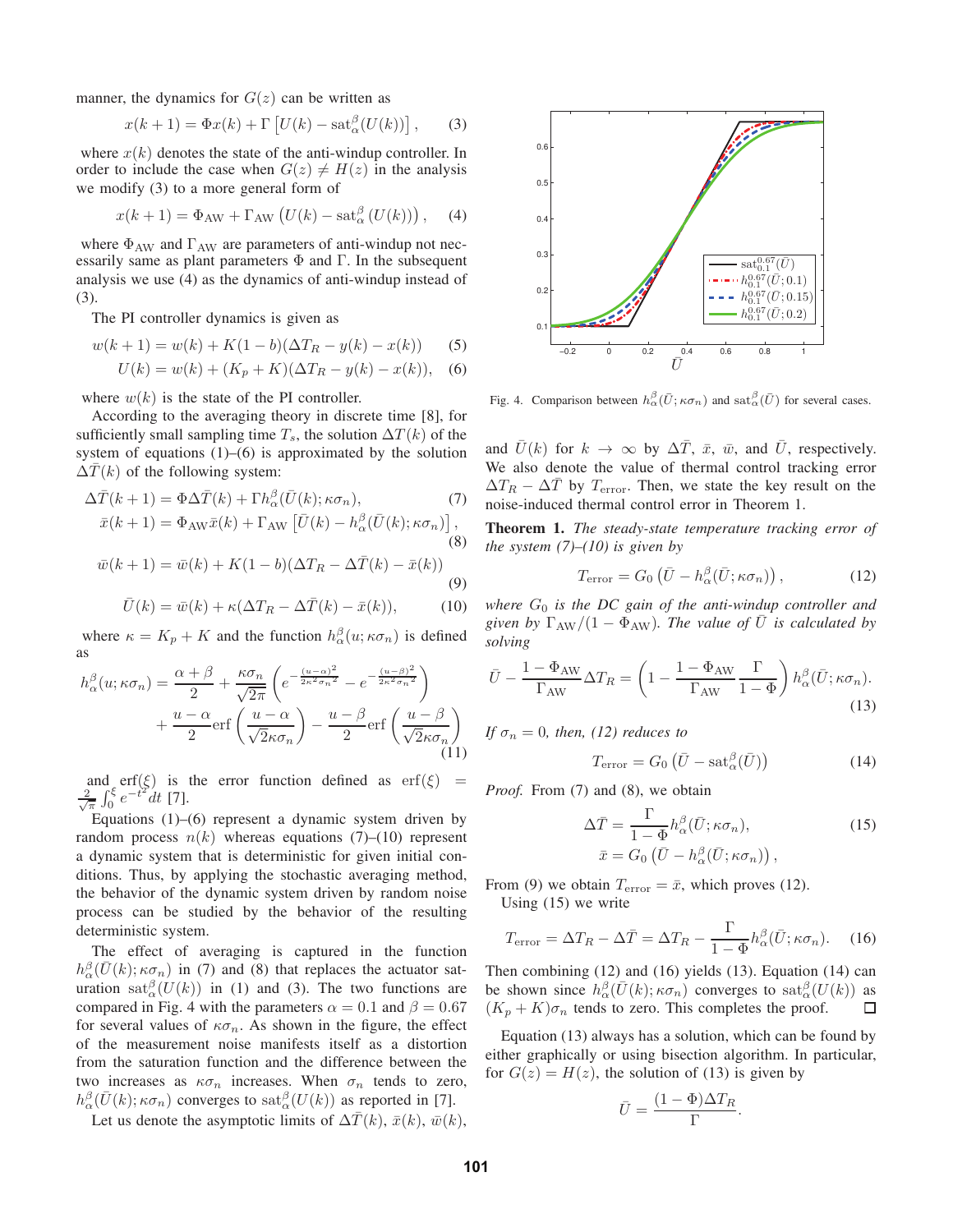

Fig. 5. Response of the PI thermal control system without anti-windup under ambient temperature change.

Theorem 1 implies that the thermal control system with measurement noise yields CPU temperature tracking error,  $T_{\text{error}}$ , to the level defined by (12). In contrast, when there is no measurement noise, the temperature error is given by (14), which is zero for  $\alpha \leq \overline{U} \leq \beta$ . This inequality condition on  $U$  means that the steady-state utilization level is between the minimum and maximum utilization levels determined a priori, which is a necessary condition for the CPU temperature to be controlled to the desired setpoint  $T_R$ . Moreover, Theorem 1 shows that the error would appear for any first order antiwindup compensator, not necessarily same as  $H(z)$ .

The temperature error in (12) is proportional to the difference between  $\bar{U}$  and  $h_{\alpha}^{\beta}(\bar{U}, \kappa \sigma_n)$ . As one can see in Fig. 4, this difference increases as  $\bar{U}$  approaches to the boundary  $\alpha$  or  $\beta$ . Also, for given U, the difference increases as  $\kappa \sigma_n$  increases. Therefore, larger  $\sigma_n$  yields higher level of temperature error. The difference is also a function of  $\kappa$  which is given by the sum of the controller gains,  $K_p+K$ . Thus, larger proportional control gain, or larger integral control gain increases the temperature error as well.

It should be pointed out that the noise-induced error is not due to the particular form of TCUB [3]. For any thermal control systems, due to its dynamics, PI control is needed to ensure zero steady state error and fast response. Also, the bounded actuation is inevitable, which necessitates the antiwindup. Thus, any thermal control systems would involve a certain form of PI control with anti-windup. Therefore, the noise-induced error takes place in any reasonably designed thermal control systems.

Since the temperature error is the product of the d.c. gain  $G_0$ of the anti-windup controller  $G(z)$  and  $\overline{U} - h^{\beta}_{\alpha}(\overline{U}, \kappa \sigma_n)$ , removing the anti-windup controller eliminates the noiseinduced temperature error. Indeed, the noise-induced temperature error is a phenomenon that uniquely takes place when a PI controlled system with anti-windup is operating with measurement noise. Although removing anti-windup eliminates the temperature error, this is not a desirable solution to deal with the effect of measurement noise in thermal control as many cases had been reported regarding adverse effect of controller



Fig. 6. Thermal control system with virtual saturation.

windup [9].

In fact, Fig. 5 shows the response of the PI thermal control system without anti-windup when ambient temperature dropped between 1,000 and 4,000 seconds due to a sudden operating environment change. From 0 to 1,000 seconds, noiseinduced temperature error does not take place as predicted by Theorem 1. However, controller windup phenomenon occurs at 4,000 seconds, which makes the CPU temperature exceed the setpoint for a prolonged period of time. The desired target temperature is not achieved from 1,000 to 4,000 seconds although CPU is running tasks at the maximum utilization level, due to lower ambient temperature, which is inevitable. As illustrated in this case, removing anti-windup is not a desirable solution. It is necessary to develop a method that suppresses noise-induced error while retaining anti-windup function.

# V. DESIGN OF THERMAL CONTROL WITH VIRTUAL **SATURATION**

Now, we design an effective method for eliminating the noise-induced error in feedback thermal control. The mechanism of the noise-induced temperature error is such that the measurement noise is amplified by the controller gain, acts through the system and persistently triggers the anti-windup controller. In order to prevent anti-windup controller activation by the measurement noise, we introduce a virtual saturation block which has a wider linear range than the actually allowed utilization range.

The proposed scheme, referred to as Thermal Control under Utilization Bound with Virtual Saturation (TCUB-VS), is illustrated in Fig. 6. In order to make  $U(k)$  lie inside the linear region, TCUB-VS introduces a virtual saturation block with  $\text{sat}_{\alpha'}^{\beta'}(U(k))$ , where  $\alpha' = \alpha - 3\kappa\sigma_n$  and  $\beta' = \beta + 3\kappa\sigma_n$ . The margin of  $3\kappa\sigma_n^3$  is determined using the Gaussian distribution of the noise process and is expected to prevent anti-windup activation from noise about 99.7% of the time. In this manner, we can eliminate the noise-induced activation of anti-windup while the true windup behavior due to unexpected environment change would still be prevented.

The function  $h_{\alpha}^{\beta'}(\overline{U}(k); \kappa \sigma_n)$  is depicted in Fig. 7. Clearly this gives an enlarged linear region. Thus, the difference between  $\overline{U}(k)$  and  $h_{\alpha'}^{\beta'}(\overline{U}(k); \kappa \sigma_n)$  is negligible in the original linear region of  $[0.1, 0.67]$ .

<sup>&</sup>lt;sup>3</sup>We have chosen three standard deviations in an arbitrary manner. We can use a different value if needed.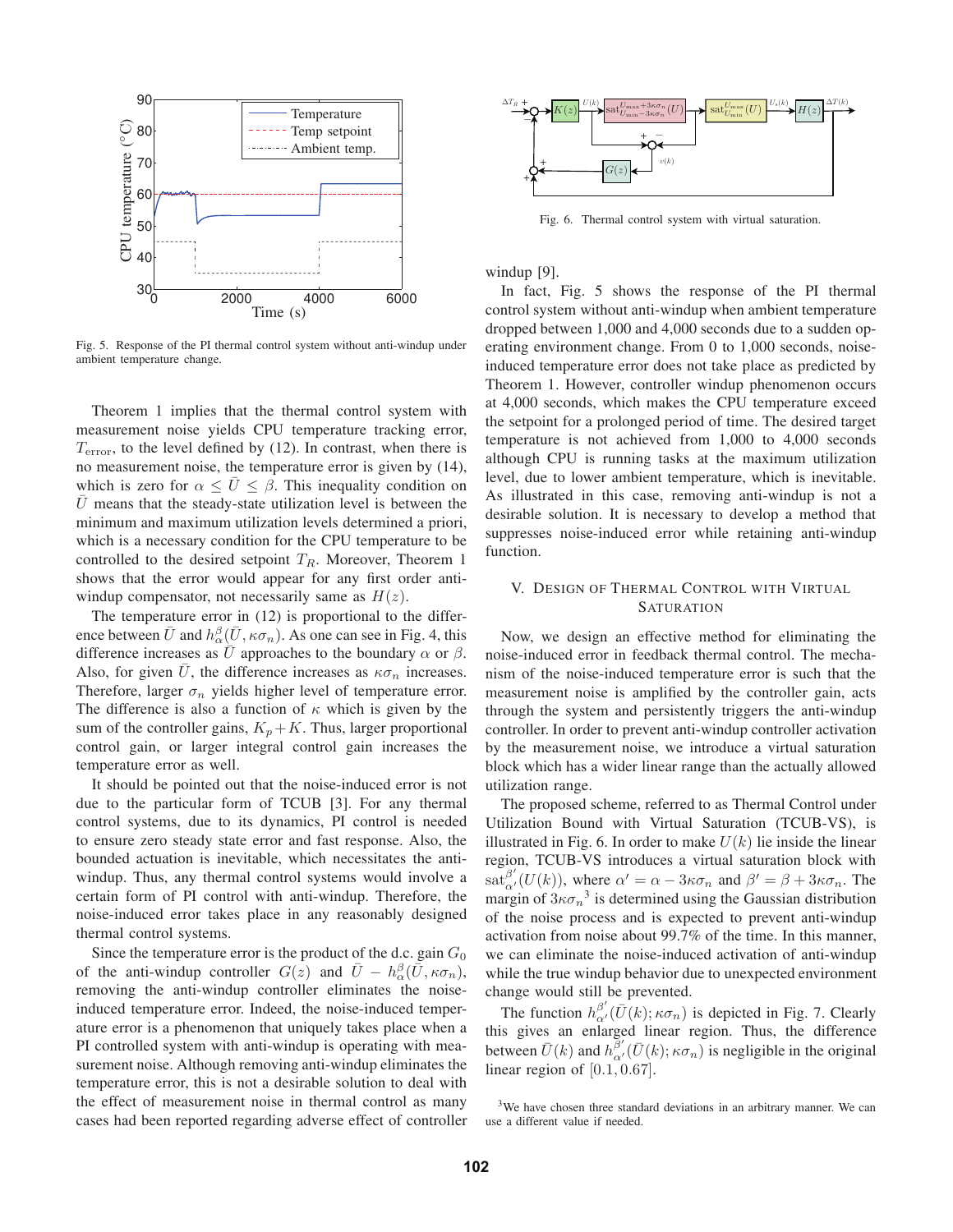

Fig. 7. Comparison of  $\text{sat}^{\beta}_{\alpha}(\bar{U}), h^{\beta}_{\alpha}(\bar{U}; \kappa\sigma_n),$  and  $h^{\beta'}_{\alpha'}(\bar{U}; \kappa\sigma_n)$  with  $\alpha =$ 0.1,  $\beta = 0.67$ ,  $\kappa \sigma_n = 0.1$ ,  $\alpha' = 0.1 - 0.3$ , and  $\beta' = 0.67 + 0.3$ .

As illustrated in Fig. 7, for the steady-state utilization level Understand the satisfies  $\alpha \leq \bar{U} \leq \beta$ , we obtain  $h_{\alpha'}^{\beta'}(\bar{U}(k); \kappa \sigma_n) \approx \bar{U}$ . Therefore, from (8) in the averaged dynamics, we arrive at  $T_{\text{error}} \approx 0$ . In this manner, TCUB-VS significantly suppress the noise-induced error while maintaining anti-windup functionality.

## VI. PERFORMANCE EVALUATION

In order to evaluate the performance of the proposed method, we use the simulator introduced in [3]. The simulation environment consists of two components which are an utilization controller and a thermal control system. The former is implemented in C++, the latter is in Matlab/Simulink, and the two are connected through TCP connection.

In our simulation there exist 10 periodic soft real-time tasks. The Rate Monotonic (RM) scheduling algorithm [10] is used to handle all these tasks in the utilization controller. First, each task  $T_i$  has a period randomly generated in the range of [100 ms, 200 ms]. Next, the simulator chooses the execution time of all tasks when each task has nearly equal utilization and the whole utilization does not exceed the utilization bound. The deadline of each task equals its period.

Table I shows thermal related parameters that are given in [3]. All parameters except thermal capacitance in Table I are obtained from Intel technical specification [11]. The thermal capacitance is obtained by simulating Pentium 4 processor on Hotspot [12], which is an architecture-level simulator. Table II shows the controller parameters of the simulator.

In this section, we evaluate the performance of TCUB and TCUB-VS in various scenarios that include operation under nominal condition, operation with different noise characteristics, a case when mismatch exists between actual power and estimated power, and a case when Alpha 21264 CPU is used.

#### *A. Experiment I: Motivating Scenarios Revisited*

In Section II, TCUB cannot achieve the desired CPU temperature when temperature sensor noise is present. This

TABLE I THERMAL RELATED PARAMETERS

| Parameter                 | Notation     | Value                 |
|---------------------------|--------------|-----------------------|
| Nominal ambient tem-      | $T_0$        | $45^{\circ}$ C        |
| perature                  |              |                       |
| Estimated Active power    | $P_a$        | 51.9W                 |
| Idle power                | $P_i$        | $13.3\overline{W}$    |
| Thermal Capacitance       | $C_{\rm th}$ | 295.7J/K              |
| <b>Thermal Resistance</b> | $R_{\rm th}$ | $0.467K/\overline{W}$ |

TABLE II CONTROLLER PARAMETERS

| Parameters                   | Notation   | Value  |
|------------------------------|------------|--------|
| Thermal sensor error stan-   | σ          |        |
| dard deviation               |            |        |
| Control system gains         | $K_p$      | 0.0523 |
|                              | K          | 0.5329 |
|                              | $\kappa$   | 0.8143 |
| Utilization upper bound      | max        | 0.67   |
| Utilization lower bound      | $U_{\min}$ | 0.1    |
| <b>Thermal</b><br>controller | $T_s$      | 10s    |
| sampling time                |            |        |
| Utilization controller sam-  | $T_u$      | 1s     |
| pling time                   |            |        |

result is obtained from the simulation with thermal resistance being twice the nominal value, i.e.,  $R_{\text{th}} = 0.934 K/W$ . Higher thermal resistance can be caused by CPU fan failure or blocking of the case air vent.

Figure 8 shows the CPU temperature responses of TCUB-VS and TCUB under the same experimental condition. Figure 8(a) shows the case of  $T_R = 65^{\circ}$ C. Clearly, response of TCUB-VS does not show any measurement noise induced temperature error while that of TCUB exhibits severe bias. Figure 8(b) shows the case of  $T_R = 61°C$ , which again confirms that noise induced error is eliminated in TCUB-VS. *B. Experiment II: Controller Windup Revisited*

In Section IV, we showed that removing anti-windup eliminated noise-induced temperature error, but suffered from controller windup phenomenon. The simulation scenario included changes in ambient temperature due to a sudden operating environment shift. We evaluate the performance of TCUB-VS under the same scenario. Figure 9 shows the responses of both TCUB without anti-windup and TCUB-VS. The two responses are almost identical up to 4,000 seconds and does not show any noise-induced temperature error. However, after 4,000 seconds, TCUB-VS does not exhibit controller windup and quickly achieves the desired temperature while TCUB without anti-windup fails to do so.

### *C. Experiment III: Various Noise Characteristics*

As the major goal of thermal control is to prevent CPU overheating, we analyze the effect of noise standard deviation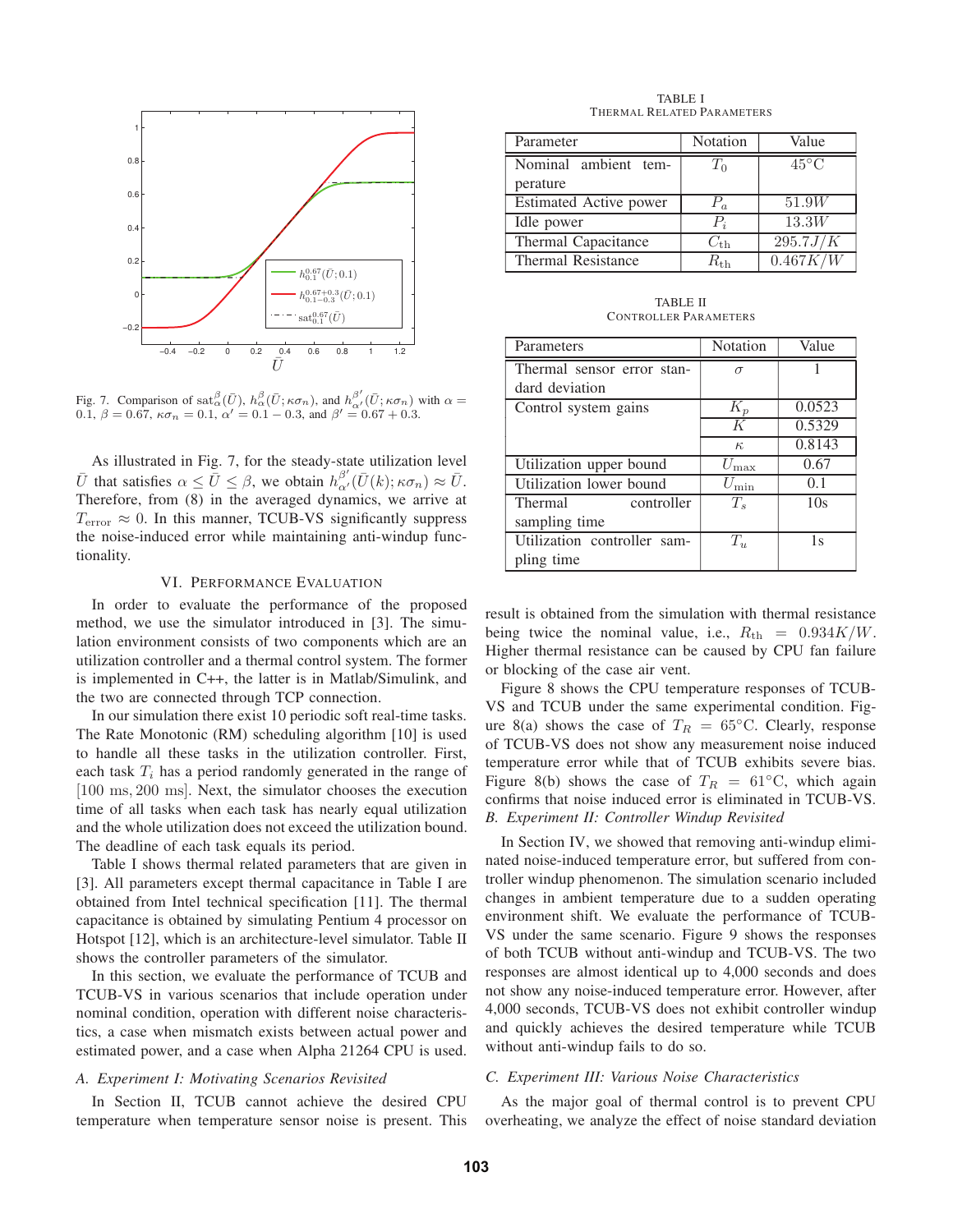

Fig. 8. Motivation scenario revisited.



Fig. 9. Controller windup revisited.

on CPU overheating following using the metric introduced in [2]. The metric, that we refer to as overheating average, is the average of the temperature that exceeds the desired target. Since the overheating average takes into account only the portion of the temperature that is higher than the desired, it quantifies the degree of CPU overheating better than the usual average does.

Figure 10 shows the overheating average as a function of noise standard deviation when the temperature setpoint is 55◦C. As the noise standard deviation increases, the overheating average of TCUB increases, whereas those of TCUB-VS and TCUB without anti-windup remain nearly unchanged. As shown in this experiment, measurement noise can severely degrade thermal control performance and lead to CPU overheating, if not properly handled. The proposed solution of TCUB-VS effectively prevents such situations.

Although the analysis presented in the paper is valid for Gaussian noise, we further investigate this phenomenon for zero mean uniform random noise. The target temperature is 55◦C and other simulation parameters are given in Tables I and II. Virtual saturation level is enlarged by  $3\kappa\sigma_n$ . Figure 11 shows the response of thermal control system when  $n(k)$  is zero-mean uniform random noise with standard deviation of



Fig. 10. Effect of noise  $\sigma_n$  on CPU overheating.

1. Clearly, TCUB shows noise-induced error, which indicates that the phenomenon takes place not only with Gaussian but also with other types of zero-mean noise. Notice that TCUB-VS does not show any noise-induced error, which indicates that it is an effective solution for noise other than Gaussian characteristics as well.

#### *D. Experiment IV: Elevated Ambient Temperature*

We consider the scenario where ambient temperature is elevated for a period of time. The ambient temperature increases from  $45^{\circ}$ C to  $50^{\circ}$ C at 1,000 seconds, and then decrease to 45◦C at 4,000 seconds. The responses are shown in Fig. 12.

Response of TCUB shows noise-induced error, indicating CPU overheating between 1,000 and 4,000 seconds, and CPU under utilization from 0–1,000 seconds and 4,000–6,000 seconds, which are clearly undesirable. On the other hand, the proposed method of TCUB-VS succeeds to regulate CPU temperature at the desired value, avoiding noise induced error.

## *E. Experiment V: Increased Power Ratio*

The processor's actual active power  $P_a$  may be different from the estimate [13]. The ratio between the actual power and the estimated is called power ratio. In this experiment,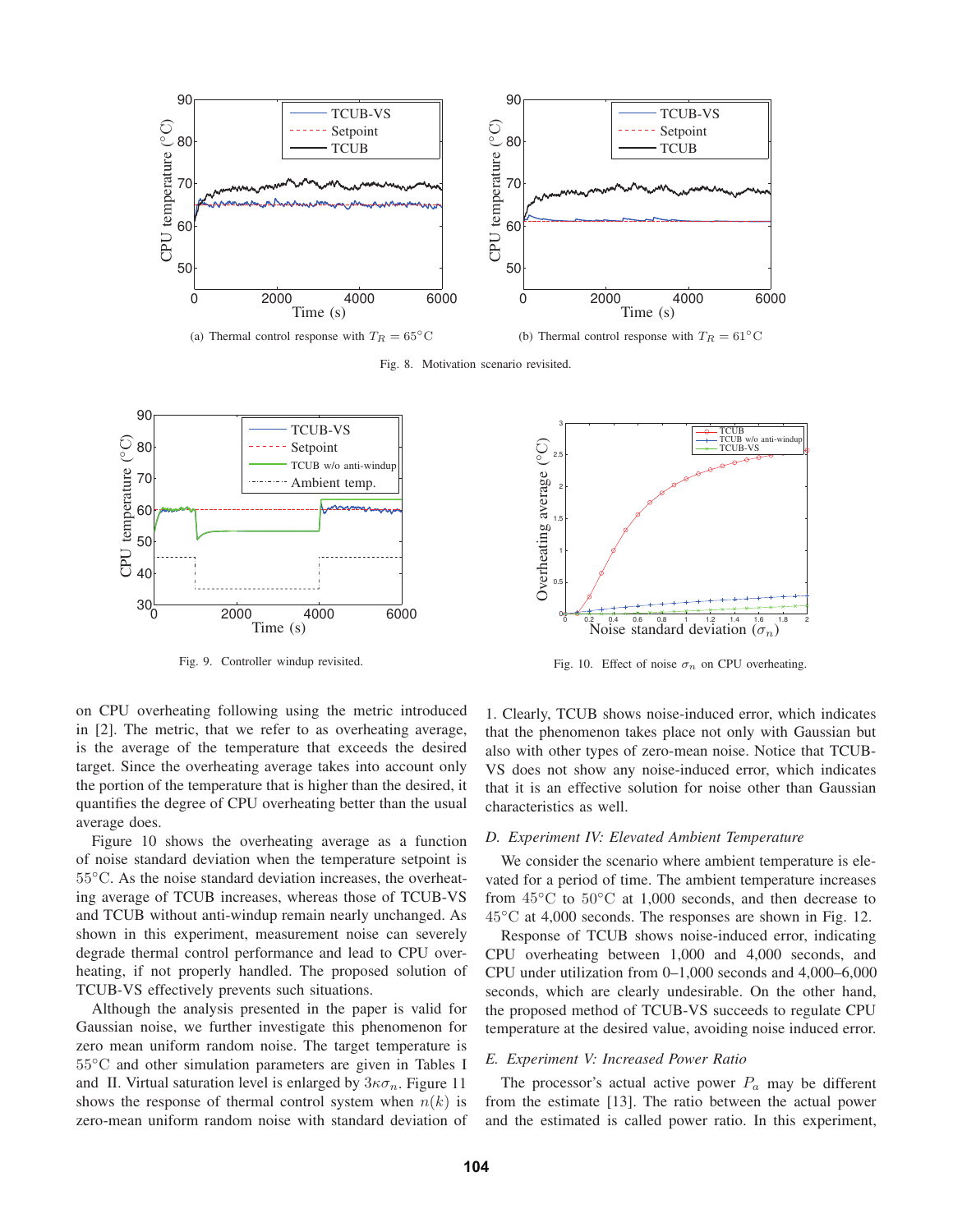

Fig. 11. Thermal control response with uniform random noise.



Fig. 12. Thermal control response under elevated ambient temperature.

we consider the scenario where the power ratio is given by 2. Figure 13 represents the CPU temperature responses of TCUB and TCUB-VS. The response of TCUB achieves the setpoint of 65◦C when the ambient temperature is 45◦C. However, when the ambient temperature is changed to  $55^{\circ}$ C, the noiseinduced error appears. The CPU temperature exceeds the target by 7◦C. Again, TCUB-VS achieves the temperature setpoint despite the increased power ratio.

## *F. Experiment VI: Alpha 21264 Processor*

Here, we simulated thermal control for another processor Alpha 21264. For this processor, the active power  $P_a$  is 72W, the idle power  $P_{\text{idle}}$  is 6W, and thermal resistance  $R_{\text{th}}$  is  $0.4K/W$ , all of which are found in [15]. Thermal capacitance  $C_{\text{th}}$  is 769.6J/K which is computed by simulating Alpha 21264 on Hotspot [14]. The temperature responses of TCUB and TCUB-VS are shown in Fig. 14. Similar to other cases, the ambient temperature changes between 45◦C to 55◦C. The performance of TCUB is poor due to severe level of noise induced error, which leads to both substantial CPU underutilization and overheating. As can be seen in Fig. 14, TCUB-VS shows much improved performance as it maintains the target temperature.

## VII. RELATED WORK

As the power density of CPU increases, thermal hotspots and severe temperature variations on the die may occur. Consequently, thermal monitor and management mechanisms are needed to mitigate thermal problems [16].

To this end, thermal-aware real-time scheduling has been substantially studied [17]–[24]. However, these approaches typically rely on accurate models on the system characteristics such as thermal dynamics, task execution times, power consumption, and ambient temperature, which can significantly vary in practice.

There also exist studies on thermal control for real-time systems such as [25]–[27], whose main goal is to resolve the thermal issue by tuning system parameters such as clock frequency, voltage and bandwidth allocation.

More recently, feedback thermal control methods are proposed for preventing processor overheating by adjusting the task rate or CPU power. In [28], a Thermal-Aware Feedback Control Scheduling (TAFCS) is proposed for soft real-time systems based on a nested feedback control loop structure like TCUB in [3]. The difference between TAFCS and TCUB is that TAFCS uses a miss rate controller instead of the utilization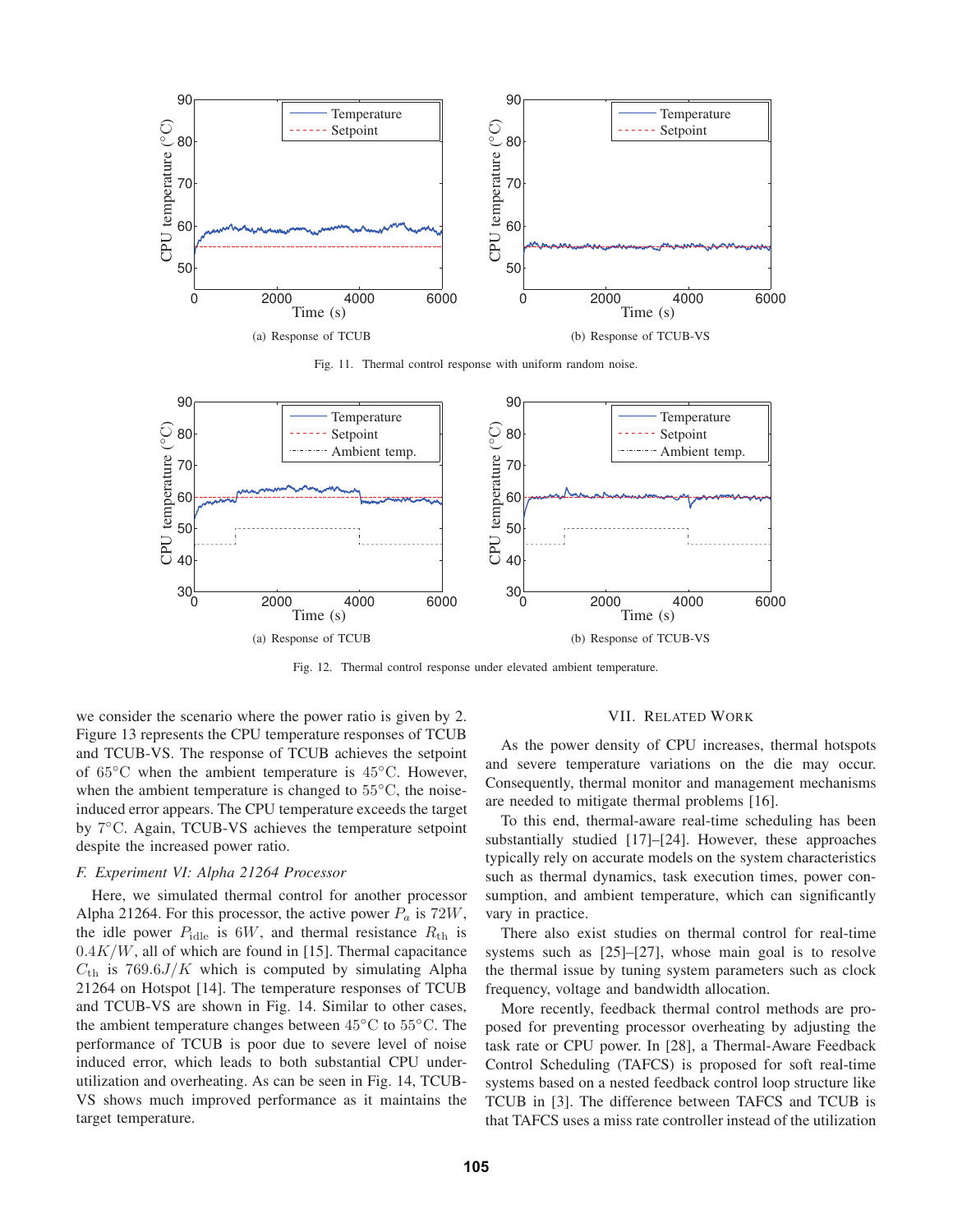

Fig. 13. Thermal control response with power ratio equal to 2.



Fig. 14. Thermal control response with Alpha 21264 processor.

controller in TCUB. The feedback thermal controller outputs the miss rate reference, and based on this reference value, the miss rate controller outputs the target frequency of CPU. On the contrary, an algorithm called Temperature Regulated Capacity Bound (TRCB) is proposed in [29], whose main goal is to design thermal-resilient hard real-time systems.

A thermal-aware service rate assignment problem in cyberphysical systems is proposed in [30], where a dynamicprogramming based service rate assignment is introduced within a feedback control framework in order to prevent system overheating. In order to evaluate the proposed scheme in [30], the author introduce new performance metrics of the normalized value density, the normalized remaining power consumption, and the unfeasible ratio. A resource management for processor thermal control is proposed in [31], where the controller is based on the nested feedback controller structure that consists of the thermal controller and the resource manager, and a service level table is defined in order to evaluate the proposed resource manager.

Feedback thermal control is also extended to multicore processors. In [32], the authors propose two approaches of dynamic power management for thermal control of many-core

real-time systems. Since neighboring CPUs can make more heat than separate ones, the proposed approaches redistribute the tasks in order to alleviate overheating between the cores. Feedback thermal control on multicore processors is also studied in [33], where Real-Time Multicore Thermal Control (RT-MTC) is proposed for thermal control of multicore systems. RT-MTC controls the temperature and the utilization of multicore processors through dynamic voltage and frequency scaling (DVFS).

Another direction of research is to predict the processor temperature for improving the quality of thermal control. In [34], a proactive peak temperature manager (PTM) is introduced, which periodically measures future core temperature and maintains the peak temperature of the cores below a given threshold. The goal of PTM is to make all the timing constraints of the task set satisfied in time-critical multi-core systems.

In summary, unlike previous thermal control schemes, TCUB-VS can enforce real-time and thermal constraints under *not only* uncertain system dynamics, *but also* thermal sensor noise, which always exists in practice due to various issues such as sensor accuracy, sensor placement, and processor